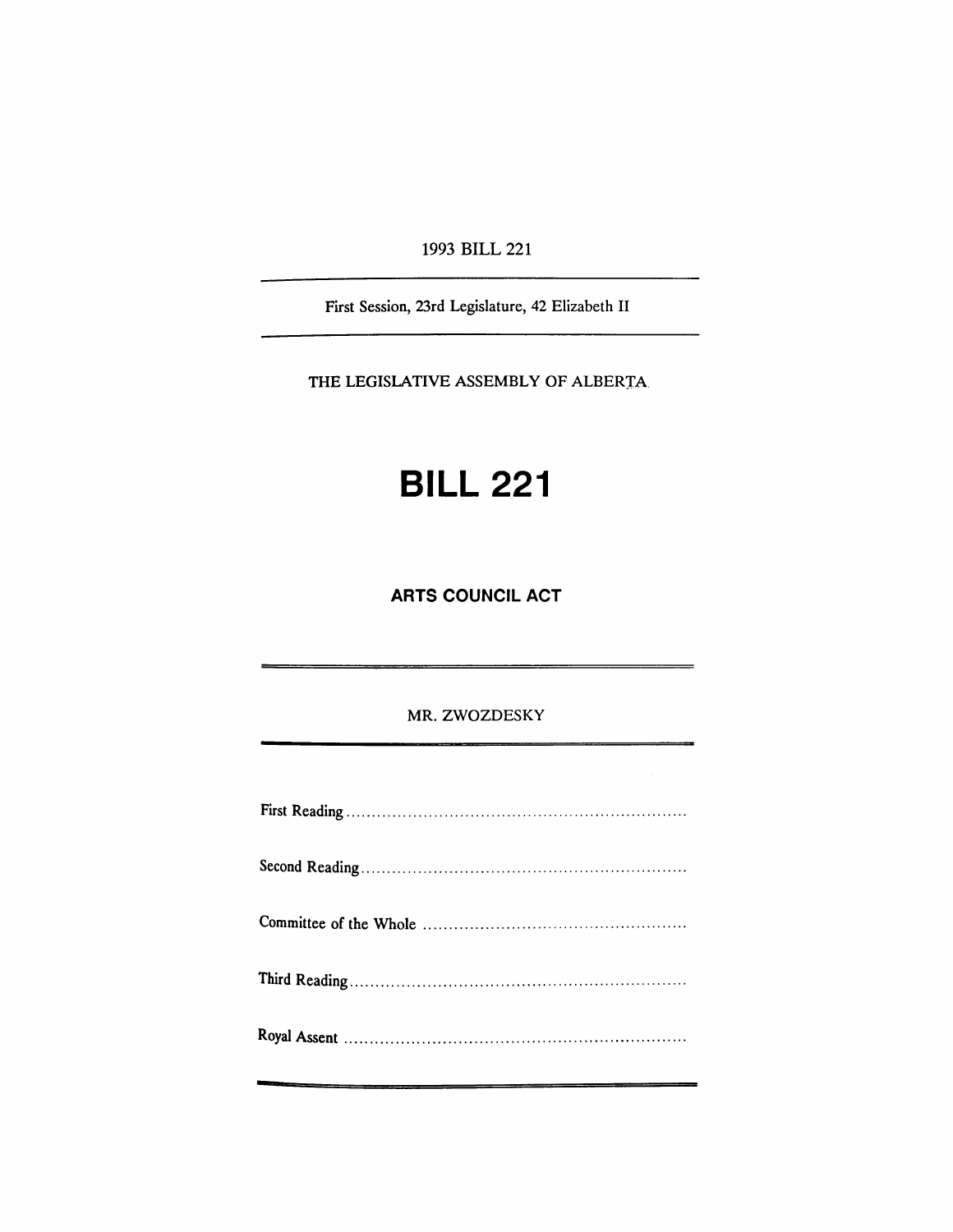*Bill 221 Mr. ZWDzdesky*

## **BILL ---**

## 1993

## **ARTS COUNCIL ACT**

*(Assented to* , 1993)

HER MAJESTY, by and with the advice and consent of the Legislative Assembly of Alberta, enacts as follows:

Definitions 1 In this Act,

> (a) "arts" means the arts of the theatre, literature, music, painting, sculpture, architecture or the graphic arts, and includes any other similar creative or interpretative activity;

(b) "Council" means the Alberta Arts Council;

(c) "Minister" means the Minister of Community Development.

Council created 2 There is hereby created a corporation known as the Alberta Arts Council, consisting of a chairman, a vice-chairman and 10 members.

**Appointment** 3 The Lieutenant Governor in Council shall appoint the chairman, vice-chairman and members of the Council, each of whom shall hold office for a term of 3 years, except that, of those first appointed, 4 shall be appointed for a term of one year, 4 for 2 years, and 4 for 3 years.

Allowances and 4 The chairman, the vice-chairman and the other members of **CODensee** the Council may be paid reasonable travelling and living expenses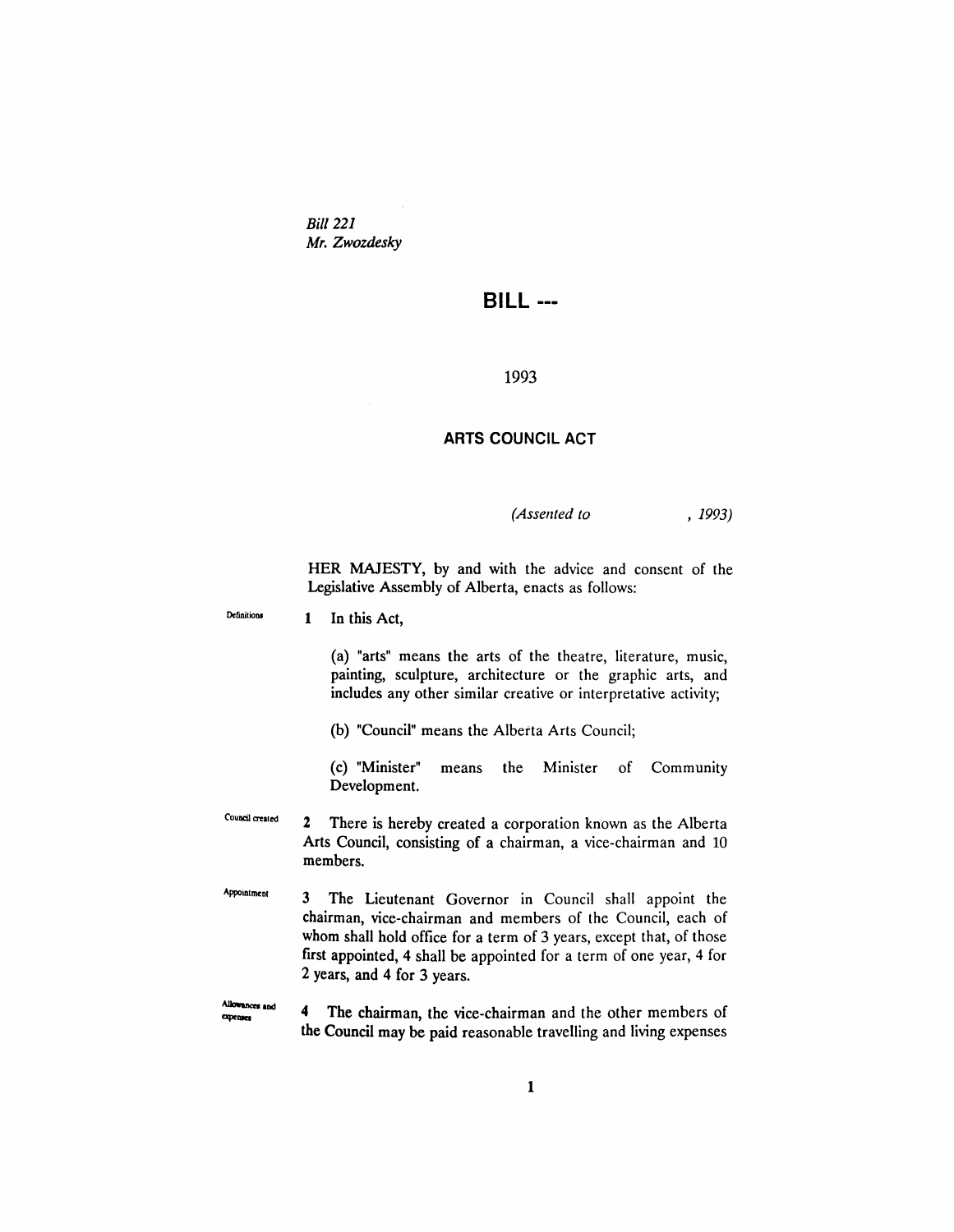Quorum Objects and powers By-Jaws Meelings Funds Investment committee incurred by them while away from their ordinary places of residence on the business of the Council, provided money is appropriated to that purpose by the Legislature. 5 A majority of the members of the Council constitutes a quorum whether or not a vacancy exists in the membership of the Council. 6 It is the function of the Council and it has power to promote the study and enjoyment of and the production of works in the arts, and to such end may, (a) assist, co-operate with and enlist the aid of organizations whose objects are similar to the objects of the Council; (b) provide through appropriate organizations or otherwise for grants, scholarships or loans to persons in Alberta for study or research in the arts in Alberta or elsewhere or to persons in other provinces or territories of Canada or any other countries for study or research in the arts in Alberta; (c) make awards to persons in Alberta for outstanding accomplishments in the arts. 7 The Council may make by-laws regulating its proceedings and generally for the conduct and management of its activities. 8 The Council shall meet at least 4 times a year in the City of Edmonton on such days as are fixed by the Council, and at such other times and places as the Council considers advisable. 9(1) The operation of the Council shall be funded out of money appropriated to that purpose by the Legislature. (2) The Council may receive such money as is appropriated to its purpose by the Legislature and may also acquire money, securities or other property, real or personal, by gift, devise, bequest or otherwise, and may expend, administer or dispose of any such money, securities or other property in the promotion of its objects, subject to the terms, if any, upon which such money, securities or other property were given, devised, bequeathed or otherwise made payable to the Council. 10(1) The Lieutenant Governor in Council may establish an investment committee composed of the chairman of the Council,